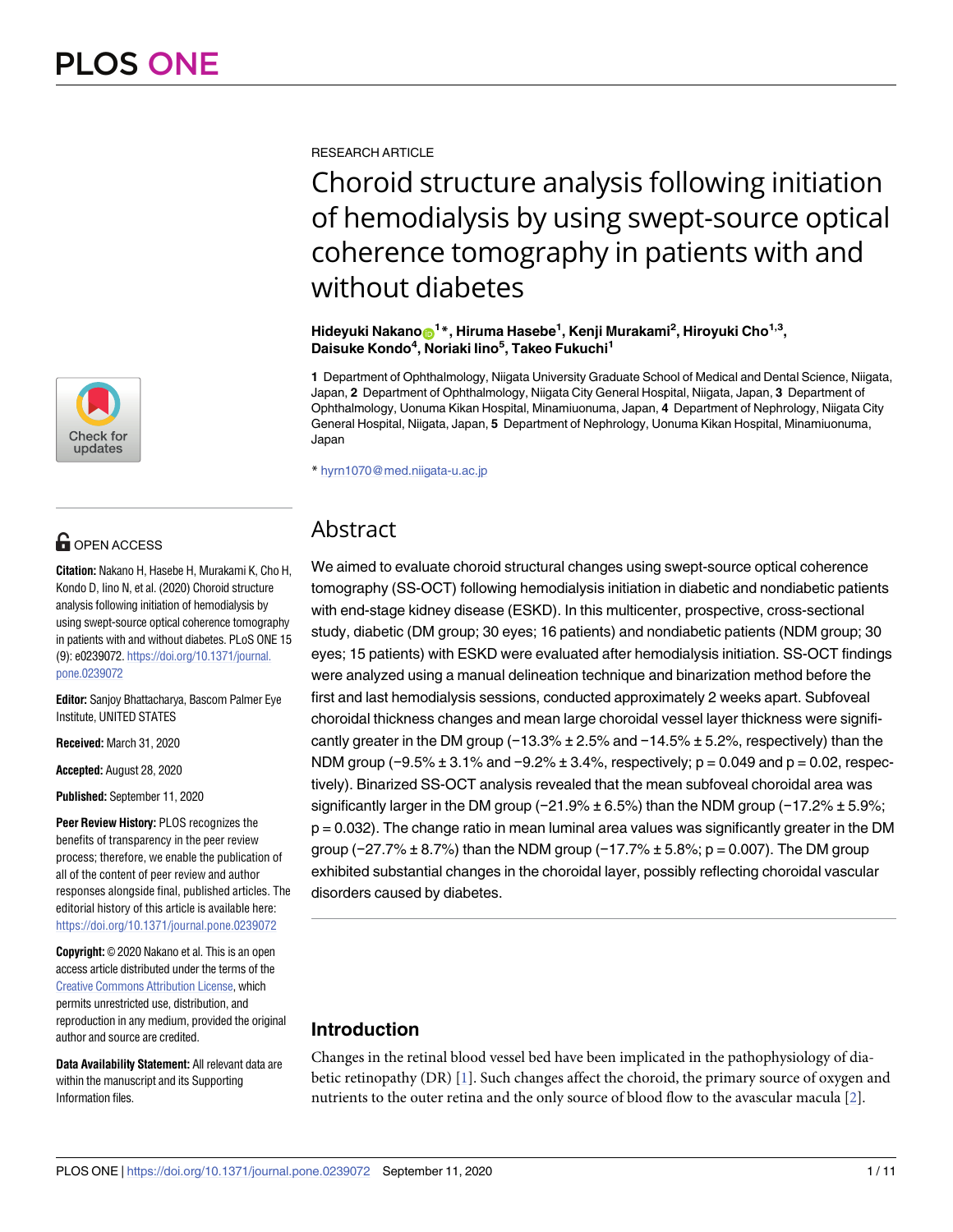<span id="page-1-0"></span>**Funding:** The authors received no specific funding for this work.

**Competing interests:** The authors have declared that no competing interests exist.

Vascular disorders caused by diabetic choroidopathy have been implicated in unexplained vision loss in patients with or without retinal vascular disorders [\[3\]](#page-9-0).

Patients with end-stage kidney disease (ESKD) experience fluid retention. Hemodialysis optimizes the composition and volume of body fluid, decreases body weight and blood pressure, and increases colloid and interstitial osmotic pressures [[4\]](#page-9-0). These changes may affect ocular parameters such as intraocular pressure, central corneal thickness, central retinal thickness, retinal nerve fiber layer thickness, and choroidal thickness [[5](#page-9-0)]. Numerous patients with diabetic nephropathy also have DR [\[6](#page-9-0)], choroidopathy, capillary dropout, focal scarring, and leukostasis [\[7](#page-9-0), [8](#page-10-0)].

Previous studies primarily evaluated choroidal thickness in patients undergoing maintenance dialysis; however, to date, no study has investigated changes in choroidal thickness following the initiation of hemodialysis. In a recent study, Shin YU et al. reported changes in the choroidal vascularity index (CVI) measured using SS-OCT before and after single hemodialysis in patients undergoing maintenance hemodialysis [\[9](#page-10-0)], but there is no study that compared a case immediately before "new" initiation of hemodialysis and two weeks after initiation.

Most reports have indicated that choroidal thickness is reduced in patients with diabetes [\[10\]](#page-10-0) and in those with DR [[11](#page-10-0)] and that the thickness further decreases as DR progresses [\[12,](#page-10-0) [13\]](#page-10-0). In some cases, reduced signal intensity in the retinal pigment epithelium (RPE) prevents accurate identification of the area between the borders of the choroid and sclera [[14](#page-10-0)]. Sweptsource optical coherence tomography (SS-OCT) has the potential to resolve these limitations using different wavelength-tunable lasers, a dual-balanced photodetector, and a long wavelength capable of yielding clear images [\[15\]](#page-10-0).

The choroid includes blood vessels, connective tissue, melanocytes, nerves, and extracellular fluid, and consists of three main vascular layers: choriocapillaris, Satteler's layer, and Haller's layer. Therefore, measurement of total choroidal thickness alone is insufficient for the evaluation of choroidal structural changes. Recently, attempts have been made to visualize the morphologic features of the choroidal vasculature using OCT [\[16–18\]](#page-10-0).

No previous study has investigated changes in stromal and luminal areas using SS-OCT images with black and white conversion, as well as changes in thickness of the choriocapillaris and deep choroidal vessels by using delineation before and after "new" initiation of hemodialysis. In this study, we compared choroidal structural changes and systemic parameters in patients with ESKD who either did or did not have diabetes before and after the initiation of hemodialysis. Specifically, we performed choroidal layer analysis and binarization of choroidal OCT images using SS-OCT.

## **Materials and methods**

#### **Study design**

We conducted a cross-sectional, multicenter study at Niigata City General Hospital and Uonuma Kikan Hospital between September 2016 and October 2017. The study protocol was approved by the institutional review boards of Niigata City General Hospital, Uonuma Kikan Hospital, and Niigata University Graduate School of Medical and Dental Science (Approval number 16–036). This study was conducted in accordance with the Declaration of Helsinki. Informed consent was obtained from all subjects.

#### **Study subjects**

We included 31 patients with ESKD who recently underwent hemodialysis at Niigata City General Hospital and Uonuma Kikan Hospital. We included patients showing best-corrected visual acuity *>* 20/200 and eyes with an axial length (AL) of 22.1–25.9 mm. Patients showing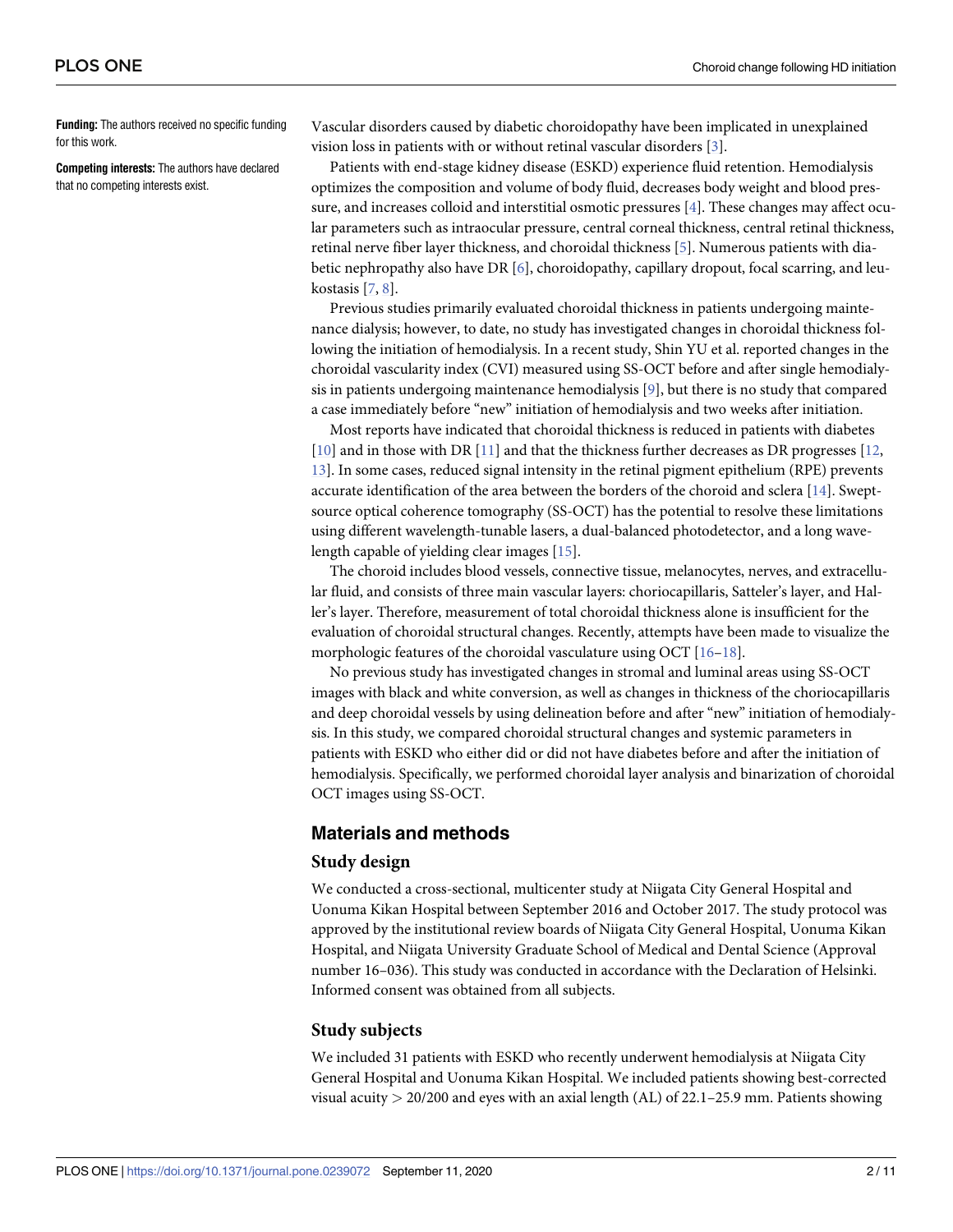<span id="page-2-0"></span>anterior or posterior segment disease that hindered accurate examinations and ocular surgery and/or retinal laser treatments within 3 months prior to the study and had a history of retinal vein occlusion, glaucoma, AMD, or uvetis were excluded from this study.

Hemodialysis was initiated in all subjects; three or four sessions were conducted per week, approximately six times during their 2-week hospitalization, with strict control of fluid composition and blood pressure (see  $S1$  [Fig\)](#page-9-0). The study compared data obtained before the first and following the last dialysis session. All patients were assessed prior to their first dialysis session.

Patients with ESKD were assigned to two groups: those with (DM) and those without (NDM) diabetic nephropathy (16 and 15 patients, respectively). Causes of ESKD in the NDM group included hypertensive nephrosclerosis ( $n = 8$ ), IgA nephropathy ( $n = 2$ ), multiple myeloma (n = 1), and chronic failure of unknown etiology other than DM (n = 4). DR severity in the DM group was classified as follows: no DR (NDR;  $n = 12$  eyes), non-proliferative DR (NPDR;  $n = 13$  eyes), and proliferative DR (PDR;  $n = 6$  eyes). All PDR patients had already completed pan-retinal photocoagulation (PRP) laser treatment.

#### **Clinical study protocol**

The following parameters were measured 15 min before the initiation of a hemodialysis session: blood pressure (systolic/diastolic/mean), heart rate, body weight, serum osmolarity, total protein, albumin, blood urea nitrogen, creatinine, electrolytes, and plasma colloid osmotic pressure. Based on the report by Ishibazawa et al. [\[19\]](#page-10-0), ophthalmologic examinations performed 30 min before the start of dialysis included measurements of visual acuity, intraocular pressure (IOP), anterior chamber depth (ACD), AL, anterior segment and fundus examination, central retinal thickness, and choroidal thickness. Ophthalmic examinations were conducted before initiation of first single hemodialysis, and before the final single hemodialysis session prior to being discharged (S1 [Fig\)](#page-9-0).

IOP was measured using Goldmann applanation tonometry. ACD and AL were measured using an OA-2000 (Nidek Co, Ltd, Gamagori, Japan) and an IOL Master 500 (Carl Zeiss Meditec, Dublin CA, United States) at Niigata City General Hospital and Uonuma Kikan Hospital, respectively. According to the Early Treatments Diabetic Retinopathy Study (ETDRS), DR staging was performed based on the results of fundus examination. Fluorescein angiography was conducted, if necessary.

To prevent diurnal variations, we used the results of only the first hemodialysis session of the day (9 AM–1 PM). Additionally, a recent study reported that light-evoked choroidal expansion is lower in diabetic eyes than in healthy eyes [\[20\]](#page-10-0). To prevent this effect, we performed the SS-OCT scan in the same slightly darkened room for all subjects.

#### **Swept-source optical coherence tomography imaging**

A three-dimensional horizontal volume (12 mm, 9 mm, 512,256 resolution) macula scan was performed by experienced examiners for all patients by using a swept-source OCT (DRI OCT Triton<sup> $\mathfrak{B}$ </sup>, Topcon, Tokyo, Japan). The central macula thickness and subfoveal choroidal thickness were automatically measured by the software of the SS-OCT device (Topcon Fastmap, Topcon Medical System, Paramus, NJ). User-independent thickness maps represented the average of all points in the inner circle (radius 1 mm) of the center of the nine sectors, which was defined by the ETDRS grid. A follow-up function, installed in the SS-OCT, enabled subsequent images to be automatically scanned in the same location.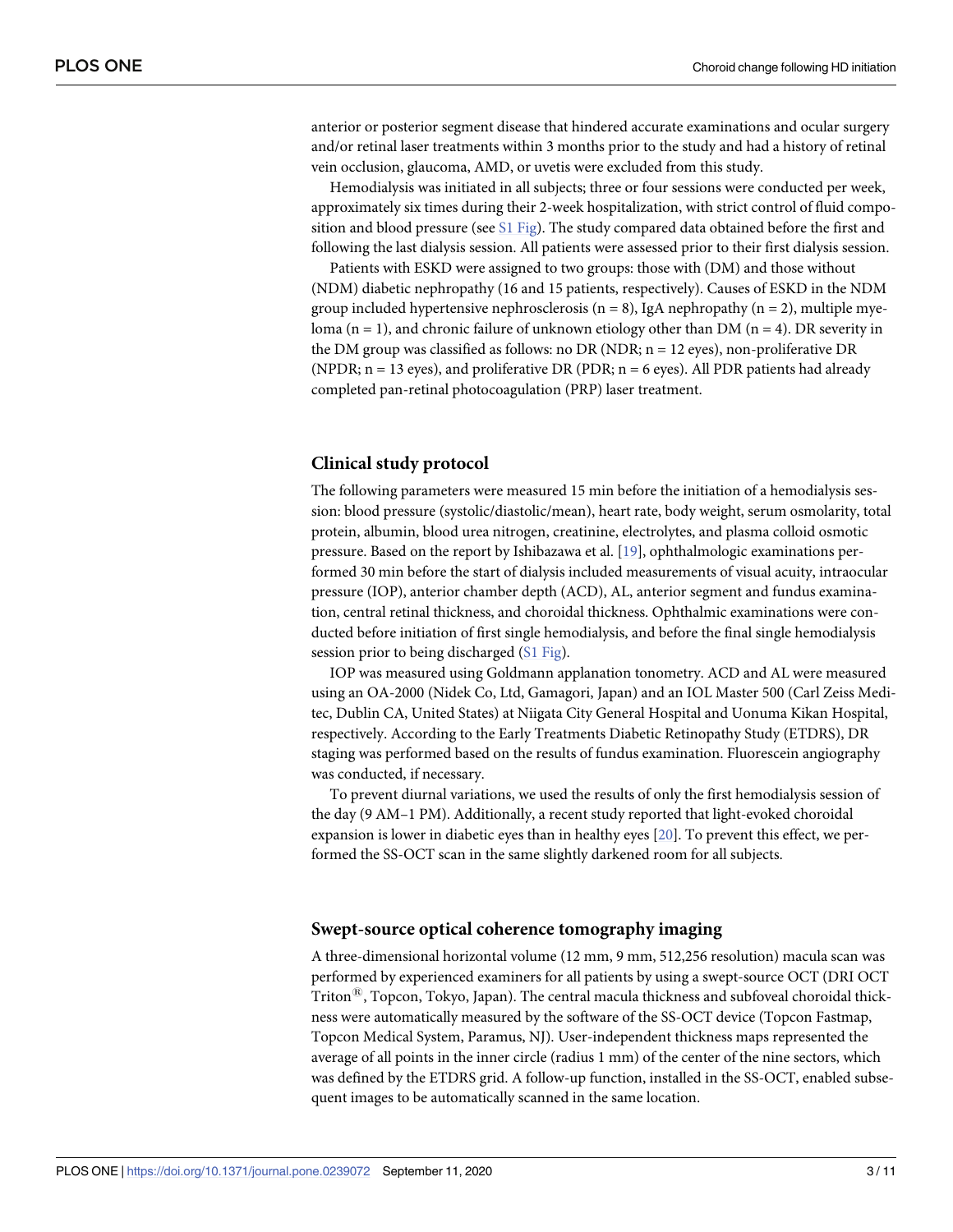## <span id="page-3-0"></span>**Choroidal layer analysis and binarization of choroidal OCT images**

Analysis of the choroidal layer was manually performed based on the procedure described by Branchini et al. [[16](#page-10-0)] (Fig 1). Briefly, the cut-off size was set at 100 μm for large choroidal vessels in horizontal/vertical OCT images, which included the fovea. The caliper function installed in the SS-OCT enabled selection of large choroidal vessels with a horizontal measurement of 100 μm or those located close to the central fovea. Choroid thickness was measured using three parameters. The subfoveal choroidal thickness (SCT) was the measurement from the hyper-refractive line that reflected the Bruch's membrane beneath the RPE to the inner surface of the sclera. The large choroidal vessel layer thickness (LCVLT) was defined as being from a horizontal line drawn perpendicular to the deepest point of the large choroidal vessel intersecting with the SCT measurement line to the inner surface of the sclera. Choriocapillaris-medium choroidal vessel layer thickness was obtained by subtracting LCVLT from SCT.

Binarization of OCT images was performed using the ImageJ software (v. 1.47, NIH, Bethesda, Maryland, USA; available at <http://imagej.nih.gov/ij/>) as per the method described by Sonoda et al. [\[17,](#page-10-0) [18\]](#page-10-0) ([Fig](#page-4-0) 2). Briefly, the examined area was 7.5-mm wide with margins of 3.75 mm nasal/superior and 3.75 mm temporal/inferior to the fovea. The examined area vertically extended from the RPE to the inner surface of the sclera, and the borders were selected using the ImageJ ROI manager. The border line is defined using the ImageJ ROI manager, limiting the examined area vertically from the RPE to the inner surface of the sclera. Three



**Fig 1. Swept-source optical coherence tomography images of the choroidal layer.** Horizontal scan of 58-year-old man with diabetic nephropathy is shown. Before the initiation of hemodialysis (A), the subfoveal choroidal thickness (SCT), the large choroidal vessel layer thickness (LCVLT), and the choriocapillaris-medium choroidal vessel layer thickness (CC+MCVLT) were 367, 320, and 47 μm, respectively. After the initiation of hemodialysis (B), SCT, LCVLT, and CC+MCVLT were 335, 297, and 43 μm, respectively.

<https://doi.org/10.1371/journal.pone.0239072.g001>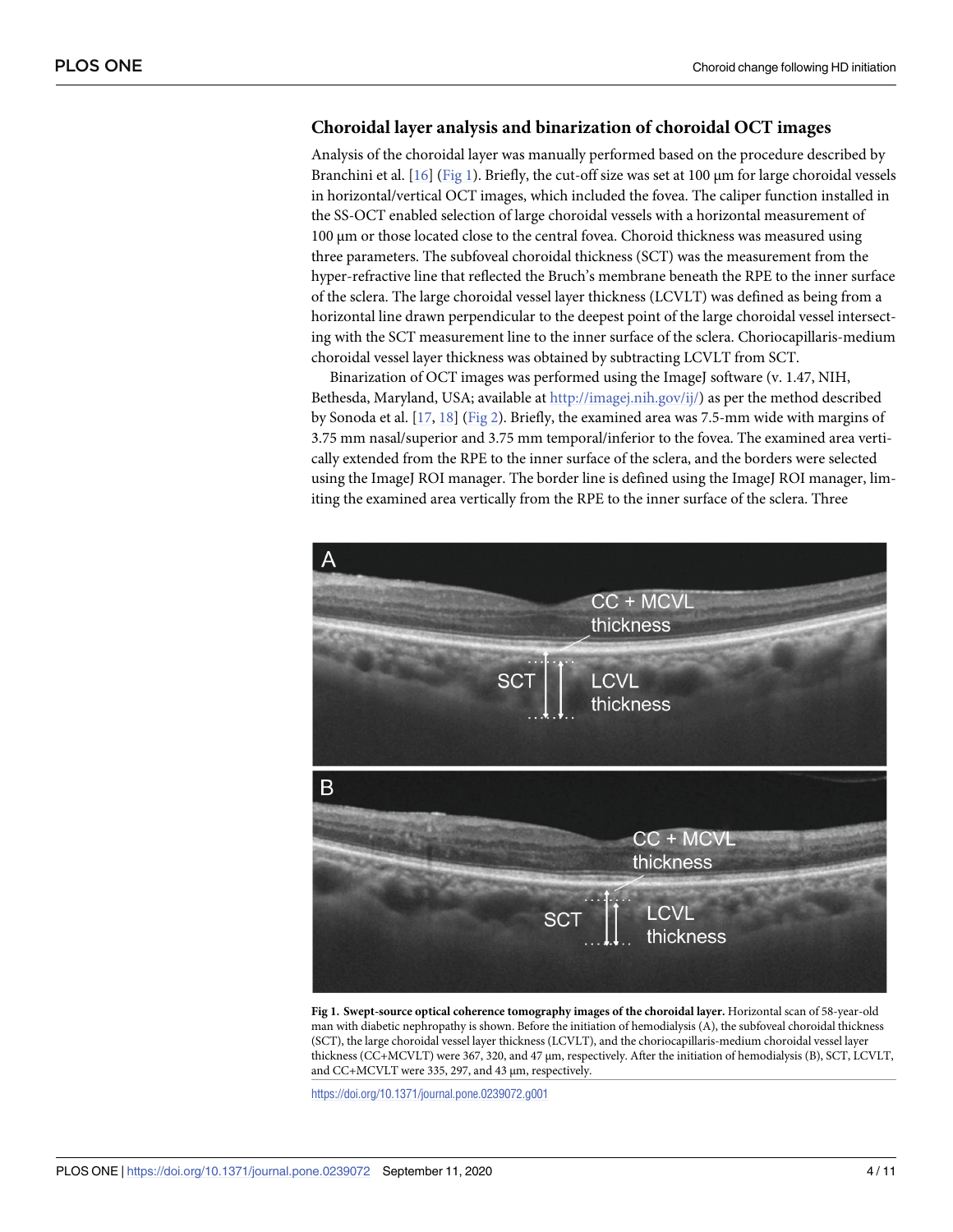<span id="page-4-0"></span>

**[Fig](#page-3-0) 2. Binarization of choroidal swept-source optical coherence tomography images.** Horizontal scan of a 64-yearold man with diabetic nephropathy is shown. Before the initiation of hemodialysis (A), using the 7-mm wide binarized SS-OCT image, the choroidal, luminal, and stromal areas were calculated to be 1.753, 1.386, and 0.367 mm<sup>2</sup>, respectively (C). After the initiation of hemodialysis (B), the choroidal, luminal, and stromal areas decreased to 1.431, 1.122, and  $0.309$  mm<sup>2</sup>, respectively (D).

<https://doi.org/10.1371/journal.pone.0239072.g002>

choroidal vessels with lumens of  $\geq$ 100 µm were selected using the oval selection tool, and the average reflectivity of these luminal areas was determined. Using the oval selection tool to select three choroidal vessels having lumen thickness of 100 μm or more, the average reflectivity was set at the minimum value to minimize noise. Binarization of the choroidal images was performed using Niblack's method. The images were converted to 8-bit images and adjusted by Niblack's Auto Local Threshold. The images were converted to 8-bit images, and adjusted using Niblack Auto Local threshold. The binarized image was converted again into red, green, and blue images, and the luminal area was determined using the threshold tool. The luminal area (LA) and the stromal area (SA) were calculated after adding the distance to each pixel. Light pixels were defined as SA and dark ones as LA. The choroidal layer analysis and binarization of the choroidal images were performed in horizontal and vertical sections, and their values represented the average of all points.

#### **Statistical analysis**

All values are expressed as means  $\pm$  SD. All values are shown in terms of mean $\pm$ SD. Systemic hemodynamic parameters and ocular parameters were compared before and after the initiation of hemodialysis using the Wilcoxon signed-rank test, and the two groups were compared using the Mann–Whitney *U*-test. Wilcoxon signed-rank test was used to compare the systemic hemodynamic parameters and ocular parameters before new hemodialysis initiation and two weeks after initiation, while the Mann-Whitney U-test was used to compare the diabetes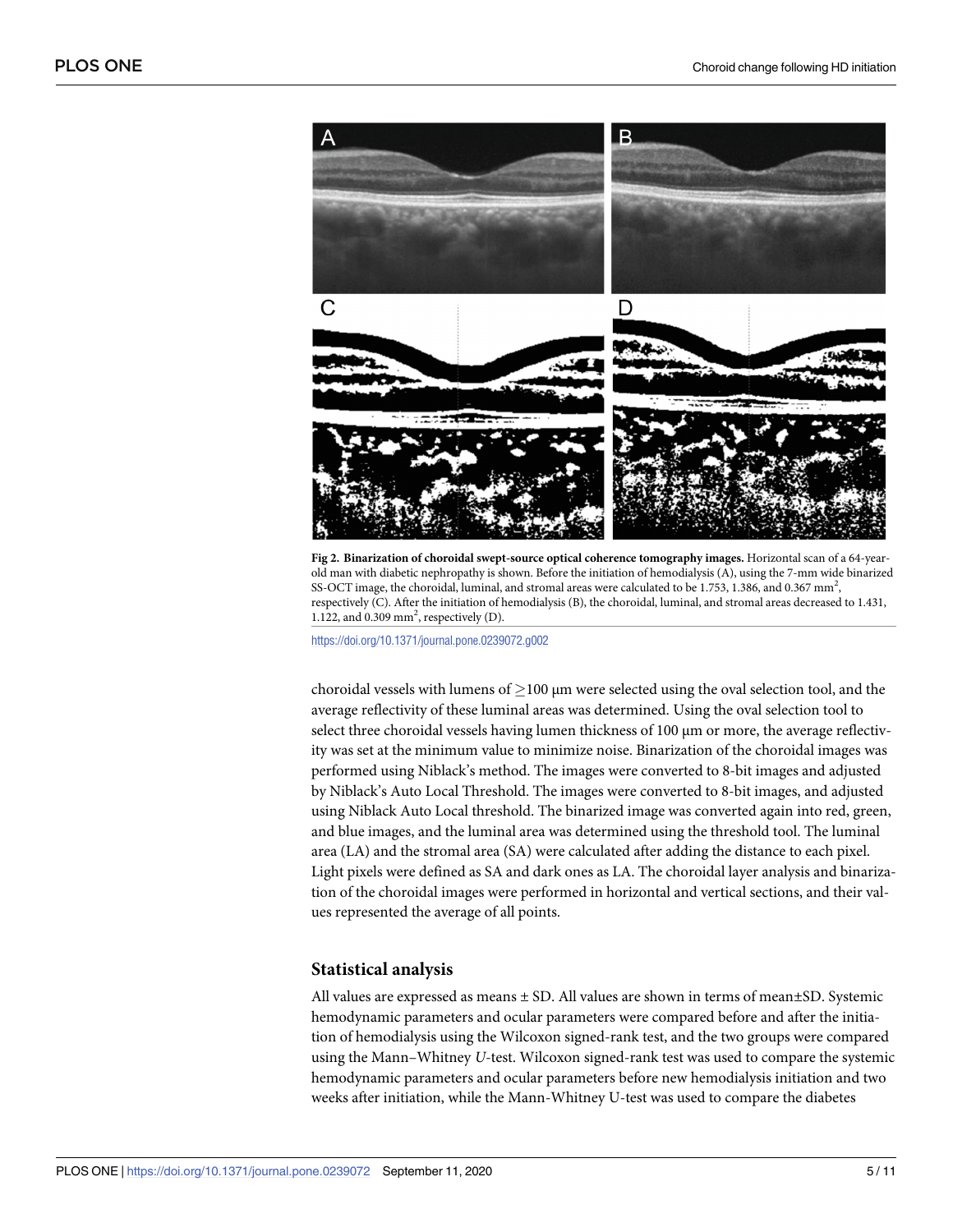group with the non-diabetes group. A generalized linear mixed model was used to compare choroidal thickness and area. Plasma colloid osmotic pressure was calculated as follows:  $(5.5 \times$  concentration of plasma albumin) +  $(1.4 \times$  concentration of plasma globulin). The plasma colloid osmotic pressure was calculated as follows: 5.5 × concentration of plasma albu $min$ ) + (1.4  $\times$  concentration of plasma globulin). The ocular perfusion pressure was shown in terms of mmHg, and it was calculated using the following formula:  $2/3 \times$  mean blood pressure —ocular pressure. The choroidal change ratio was calculated as follows: (mean thickness after hemodialysis − mean thickness before hemodialysis)/mean thickness before hemodialysis. All statistical analyses were performed using SPSS version 25 (IBM Corp., Armonk, NY, USA), with p *<* 0.05 being considered significant.

## **Results**

#### **Subject demographics and clinical characteristics**

The patient characteristics in each group are shown in  $Table 1$ . In the DM group, two eyes were excluded owing to glaucoma. In that group, six eyes with PDR received PRP treatment, and six eyes had no DR. The NPDR group included 16 eyes that did not receive PDR treatment.

#### **Changes in systemic parameters before and after initiation of hemodialysis**

After the initiation of hemodialysis, body weight decreased from 70.1  $\pm$  13.9 kg to 66.5  $\pm$  13.5 kg and from  $60.0 \pm 11.4$  kg to  $57.8 \pm 10.5$  kg in the DM and NDM groups, respectively. Systolic BP decreased from  $155.6 \pm 16.0$  mmHg to  $137.1 \pm 16.8$  mmHg (p = 0.04) in the DM group. Mean BP decreased from  $102.9 \pm 12.9$  mmHg to  $94.1 \pm 12.4$  mmHg ( $p = 0.004$ ) and from 106.8  $\pm$  13.9 mmHg to 94.5  $\pm$  7.3 mmHg (p = 0.003) in the DM and NDM groups, respectively. Serum osmolarity decreased from  $307.4 \pm 7.5$  mOsm/L to  $299.4 \pm 7.7$  mOsm/L (p = 0.024) and from 314.6  $\pm$  7.6 mOsm/L to 302.3  $\pm$  5.9 mOsm/L (p = 0.006) in the DM and NDM groups, respectively. Plasma colloid osmotic pressure increased from  $19.9 \pm 3.0$  mmHg to  $21.4 \pm 2.8$ mmHg ( $p = 0.03$ ) in the DM group. Changes in patients' systemic values are provided in [S1](#page-9-0) [Table](#page-9-0), S1 [Fig.](#page-9-0)

|                                  | $DM, n = 16$     | $NDM, n = 15$    | p value |
|----------------------------------|------------------|------------------|---------|
| Age, years                       | $66.6 \pm 10.6$  | $69.4 \pm 10.7$  | 0.49    |
| Enrolled eyes                    | 30               | 30               |         |
| Sex, $(\%)$                      |                  |                  |         |
| Male                             | 9(57)            | 7(47)            |         |
| Female                           | 7(43)            | 8(53)            |         |
| Spherical equivalent, D          | $0.15 \pm 1.9$   | $0.76 \pm 1.77$  | 0.30    |
| BCVA, logMAR                     | $0.17 \pm 0.18$  | $0.08 \pm 0.14$  | 0.046   |
| Axial length, mm                 | $23.50 \pm 0.96$ | $23.18 \pm 1.12$ | 0.33    |
| Body weight change, kg           | $3.63 \pm 1.59$  | $2.78 \pm 2.20$  | 0.28    |
| DR severity, eyes (NDR/NPDR/PDR) | 8/16/6           |                  |         |
| PRP treatment, eyes              | 6                |                  |         |

| Table 1. Demographic characteristics of each study group. |
|-----------------------------------------------------------|
|-----------------------------------------------------------|

Hypertensive nephrosclerosis = 8; IgA nephropathy = 2; Multiple myeloma = 1; Unknown etiology = 4. **Abbreviations**: DM, diabetes mellitus; NDM, nonDM; BCVA, best-corrected visual acuity; DR, diabetic retinopathy; NDR, no diabetic retinopathy; NPDR, nonproliferative DR; PDR, proliferative DR; PRP, pan-retinal photocoagulation.

<https://doi.org/10.1371/journal.pone.0239072.t001>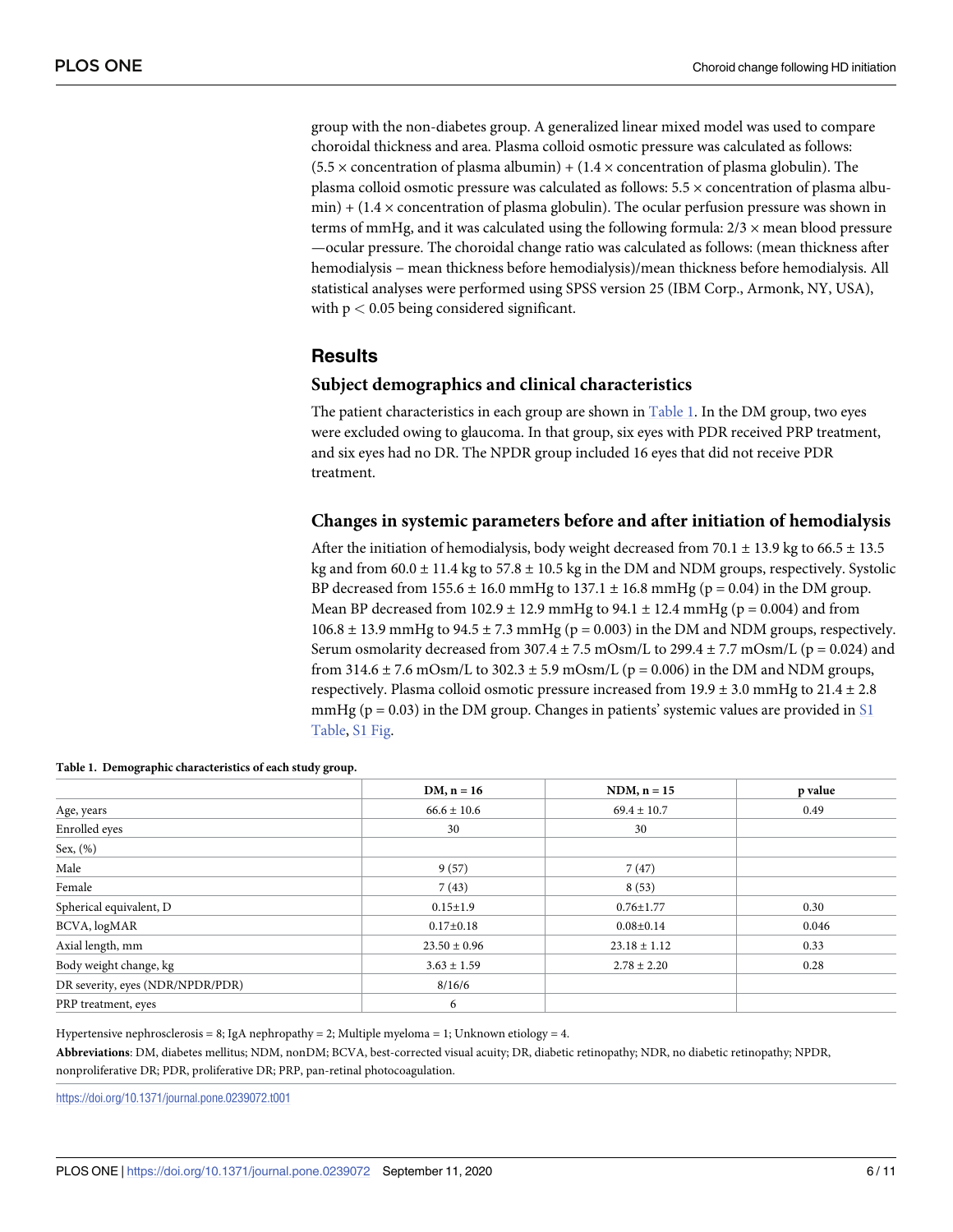|                                 |                            | DM group, $n = 30$ | NDM group $n = 30$         |                    |  |
|---------------------------------|----------------------------|--------------------|----------------------------|--------------------|--|
|                                 | <b>Before hemodialysis</b> | After hemodialysis | <b>Before hemodialysis</b> | After hemodialysis |  |
| IOP, mmHg                       | $12.0 \pm 3.0$             | $11.2 \pm 2.7$ †   | $11.3 \pm 1.7$             | $10.7 \pm 1.4^*$   |  |
| Ocular perfusion pressure, mmHg | $60.3 \pm 11.5$            | $59.4 \pm 7.8$     | $61.2 \pm 7.9$             | $51.7 \pm 4.8$ †   |  |
| Spherical equivalent, D         | $0.15 \pm 1.9$             | $0.09 \pm 1.8$     | $0.76 \pm 1.8$             | $0.76 \pm 1.8$     |  |
| AL, mm                          | $23.5 \pm 0.96$            | $23.6 \pm 0.88$    | $23.2 \pm 1.1$             | $23.2 \pm 1.1$     |  |
| ACD, mm                         | $3.13 \pm 0.6$             | $3.11 \pm 0.6$     | $3.13 \pm 0.6$             | $3.12 \pm 0.6$     |  |
| Central macular thickness, um   | $277.5 \pm 51.7$           | $276.4 \pm 49.8$   | $255.6 \pm 17.4$           | $255.3 \pm 20.4$   |  |

#### <span id="page-6-0"></span>**Table 2. Changes in ocular parameters before and after the initiation of hemodialysis.**

Before vs. after the initiation of hemodialysis (Wilcoxon signed-rank test);

 $*$ p  $< 0.05$ ,

 $\rm{^{\dagger} p} < 0.01.$ 

**Abbreviations**: DM, diabetic; NDM, nondiabetic; IOP, intraocular pressure; AL, axial length; ACD, anterior chamber depth.

<https://doi.org/10.1371/journal.pone.0239072.t002>

#### **Changes in ocular parameters before and after initiation of hemodialysis**

Mean IOP decreased from  $12.0 \pm 3.0$  mmHg to  $11.2 \pm 2.7$  mmHg (p = 0.003) in the DM group. Mean ocular perfusion pressure decreased from  $61.2 \pm 7.9$  mmHg to  $51.7 \pm 4.8$  mmHg  $(p = 0.001)$  in the NDM group, whereas there were no changes in the DM group. Mean central macular thickness was  $277 \pm 51.7$  µm and  $276 \pm 49$  µm in the DM and NDM groups, respectively, prior to hemodialysis initiation. These values decreased to  $255 \pm 17$  µm and 255 ± 20 μm in the DM and NDM groups, respectively, following the completion of 2 weeks of dialysis. There was no significant difference between these values. Similarly, no significant between-group differences were observed in spherical equivalent, AL, or ACD (Table 2).

# **Effect of initiation of hemodialysis on choroidal thickness and layer analysis**

Mean SCT and mean LCVLT decreased in both groups after hemodialysis initiation. In the DM group, mean SCT before and after hemodialysis initiation decreased from 301.7 ± 70.3 μm to 261.6 ± 77.3 μm, and mean LCVLT decreased from 256.8 ± 66.6 μm to  $217.7 \pm 72.6$  μm (Table 3). Mean SCT decreased from  $281.8 \pm 57.1$  μm to  $259.8 \pm 68.3$  μm and

#### Table 3. Changes in each layer and area of the choroid before and after the initiation of hemodialysis.

|                                 | DM                         |                    |         | <b>NDM</b>                 |                    |         |  |
|---------------------------------|----------------------------|--------------------|---------|----------------------------|--------------------|---------|--|
|                                 | <b>Before hemodialysis</b> | After hemodialysis |         | <b>Before hemodialysis</b> | After hemodialysis |         |  |
| Choroidal thickness, µm         |                            |                    |         |                            |                    |         |  |
| Total                           | $301.7 \pm 70.3$           | $261.6 \pm 77.3$   | < 0.001 | $281.8 + 57.1$             | $259.8 + 68.3$     | < 0.001 |  |
| CC+MCVLT                        | $45.0 \pm 10.2$            | $43.7 \pm 10.9$    | 0.22    | $43.6 \pm 10.8$            | $43.1 \pm 8.9$     | 0.25    |  |
| <b>LCVLT</b>                    | $256.8 \pm 66.6$           | $217.7 \pm 72.6$   | < 0.001 | $238.8 \pm 56.4$           | $216.7 \pm 66.0$   | < 0.001 |  |
| Choroidal area, mm <sup>2</sup> |                            |                    |         |                            |                    |         |  |
| Total                           | $1.75 \pm 0.23$            | $1.36 \pm 0.18$    | < 0.001 | $1.51 \pm 0.15$            | $1.25 \pm 0.17$    | < 0.001 |  |
| Luminal                         | $1.30 \pm 0.18$            | $0.94 \pm 0.13$    | < 0.001 | $1.18 \pm 0.11$            | $0.97 \pm 0.10$    | < 0.001 |  |
| Stromal                         | $0.45 \pm 0.15$            | $0.41 \pm 0.16$    | 0.058   | $0.32 \pm 0.14$            | $0.28 \pm 0.08$    | 0.065   |  |

Before vs. after the initiation of hemodialysis (generalized linear mixed model).

**Abbreviations**: DM, diabetic; NDM, nondiabetic; CC+MCVLT, choriocapillaris-medium choroidal vessel layer thickness; LCVLT, large choroidal vessel layer thickness.

<https://doi.org/10.1371/journal.pone.0239072.t003>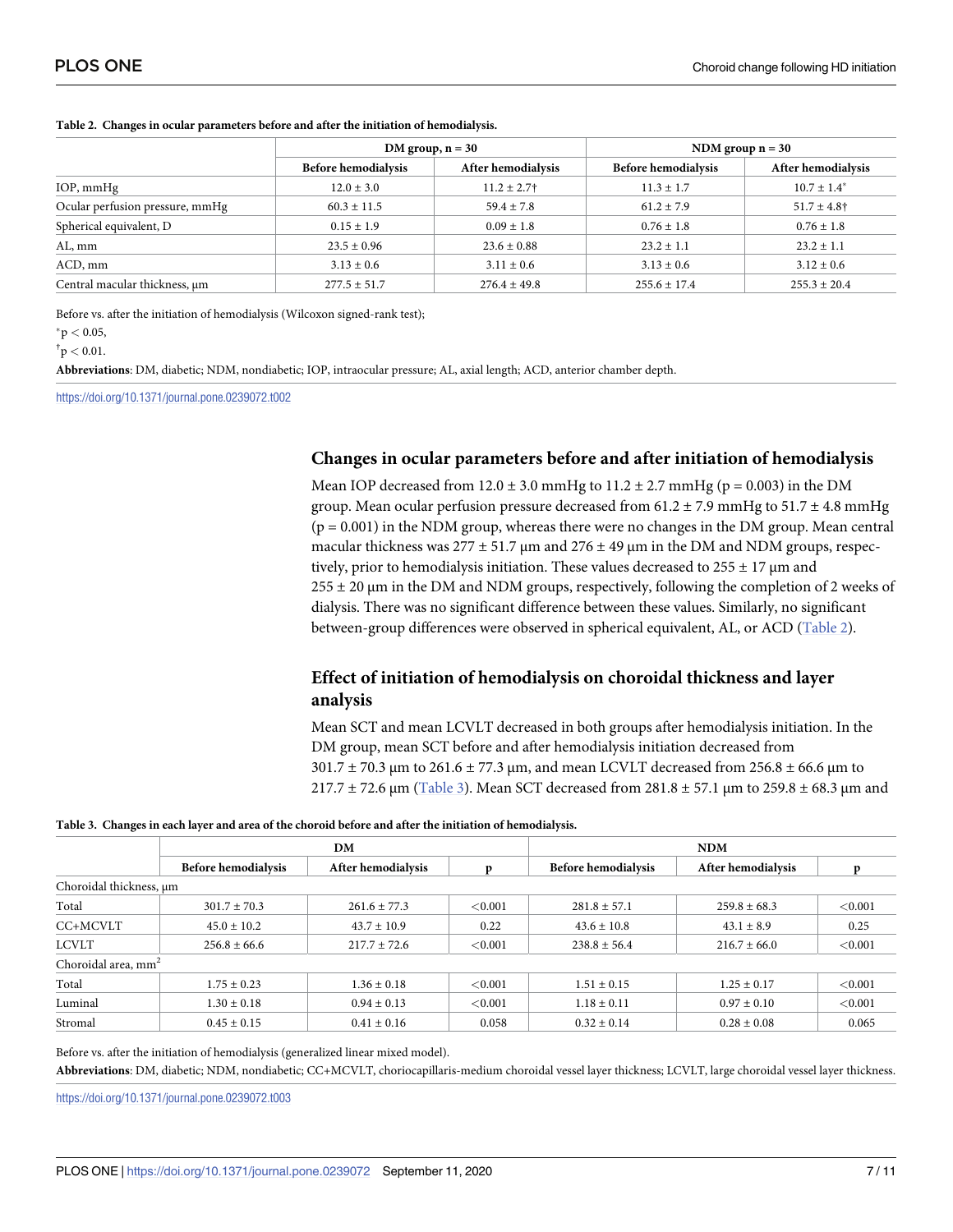| 0.049 |
|-------|
| 0.12  |
| 0.02  |
|       |
| 0.032 |
| 0.007 |
| 0.055 |
|       |

<span id="page-7-0"></span>

|  |  | Table 4. Change ratio of each layer and area of the choroid before and after the initiation of hemodialysis. |  |  |
|--|--|--------------------------------------------------------------------------------------------------------------|--|--|
|  |  |                                                                                                              |  |  |

ΔChoroidal thickness (area): (thickness before HD—thickness after HD) of each layer (area) of the subfoveal choroid. DM vs. NDM (generalized linear mixed model). **Abbreviations**: DM, diabetic; NDM, nondiabetic; CC+MCVLT, choriocapillaris-medium choroidal vessel layer thickness; LCVLT, large choroidal vessel layer thickness; SCT, subfoveal choroidal thickness.

<https://doi.org/10.1371/journal.pone.0239072.t004>

mean LCVLT decreased from 238.8  $\pm$  56.4  $\mu$ m to 216.7  $\pm$  66.0  $\mu$ m in the NDM group [\(Table](#page-6-0) 3). No significant between-group differences were observed in the mean CC + MCVLT [\(Table](#page-6-0) 3). Mean SCT values in the DM and NDM groups were  $-13.3\% \pm 2.5\%$  and  $-9.5\% \pm 2.5\%$ 3.1%, respectively, with a significant decrease in the DM group (Table 4). Mean LCVLT values in the DM and NDM groups was −14.5% ± 5.2% and −9.2% ± 3.4%, respectively, with a significant decrease in the DM group (Table 4).

# **Effect of initiation of hemodialysis on choroidal area, luminal area, and stromal area**

After initiation of hemodialysis, mean SCA and mean LA decreased in both groups [\(Table](#page-6-0) 3). In the DM group, mean SCA before and after the initiation of hemodialysis decreased from  $1.75 \pm 0.23$  mm<sup>2</sup> to  $1.36 \pm 0.18$  mm<sup>2</sup> and the mean LA decreased from  $1.30 \pm 0.18$  mm<sup>2</sup> to  $0.94 \pm 0.13$  mm<sup>2</sup> ([Table](#page-6-0) 3). In the NDM group, mean SCA decreased from  $1.51 \pm 0.15$  mm<sup>2</sup> to  $1.25 \pm 0.17$  mm<sup>2</sup> and mean LA decreased from  $1.18 \pm 0.11$  mm<sup>2</sup> to  $0.97 \pm 0.10$  mm<sup>2</sup> ([Table](#page-6-0) 3). There was no significant change in mean SA in either group ([Table](#page-6-0) 3). The mean SCA was  $-21.9\% \pm 6.5\%$  and  $-17.2\% \pm 5.9\%$  in the DM and NDM groups, respectively, with a significant decrease in the DM group (Table 4). Mean LA was  $-27.7\% \pm 8.7\%$  and  $-17.7\% \pm 5.8\%$  in the DM and NDM groups, respectively, with a significant decrease in the DM group (Table 4).

# **Discussion**

This is the first study to investigate structural changes in the choroid of patients receiving hemodialysis for the first time. Additionally, this is the first evaluation that demonstrated the occurrence of significant changes in the SCT, LCVLT, SCA, and LA in patients with diabetes.

Hemodialysis influences the choroid, as shown by numerous studies. Ishibazawa et al. described that hemodialysis facilitates body fluid removal and decreases choroidal thickness, measured using SD-OCT without EDI [\[19\]](#page-10-0). Chang et al., using EDI-OCT, observed that reductions in choroidal thickness correlate with reductions in body weight, systolic blood pressure, and serum osmolarity [\[21\]](#page-10-0). The reports by Ishizawa et al. and Chang et al. demonstrated that mean choroidal thickness changes are greater in patients with diabetes. Shin et al., using SS-OCTA, demonstrated reductions in total perfused vessel density in the choriocapillaris and total choroidal thickness following hemodialysis [[22](#page-10-0)]. Although Schocket et al. reported that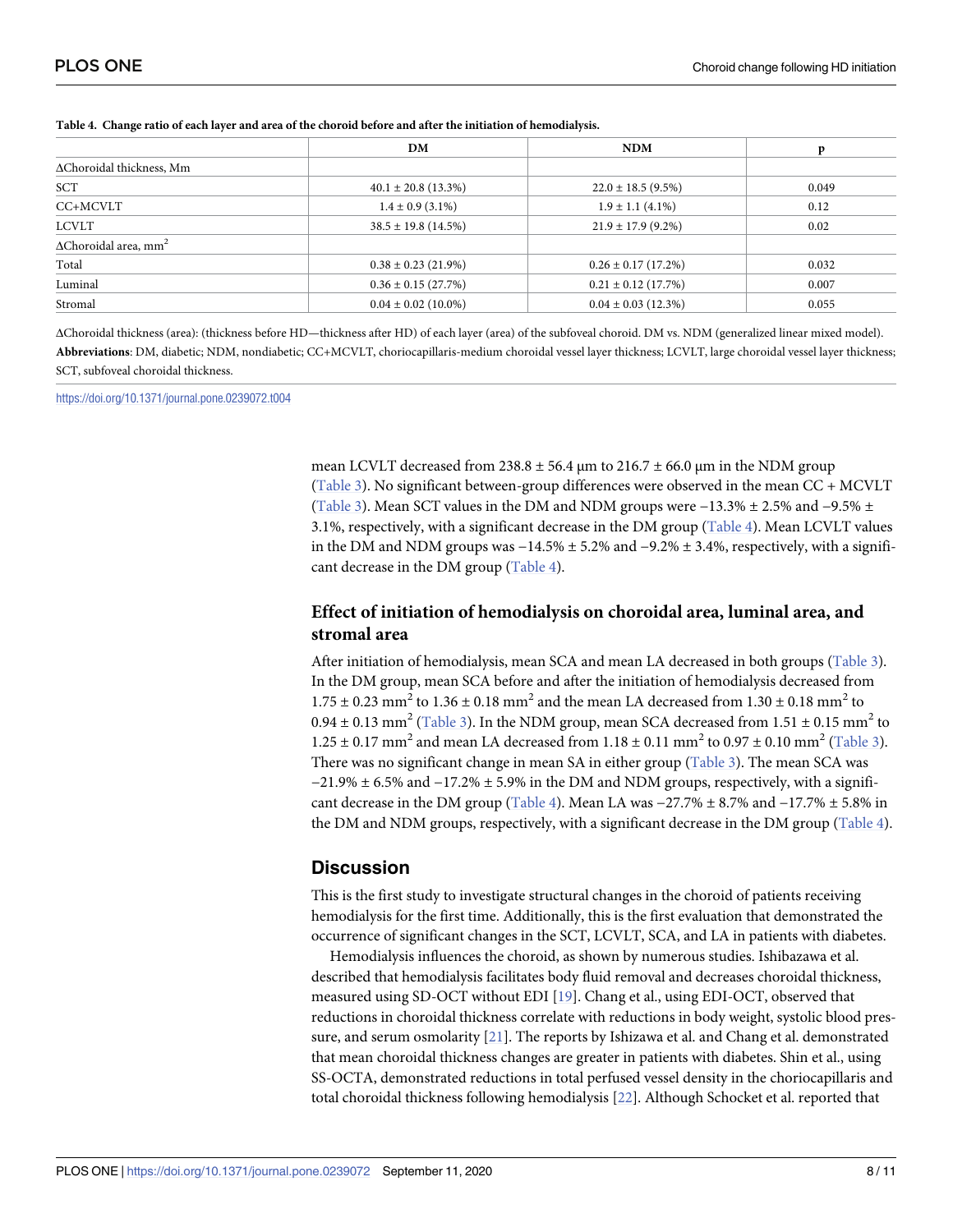<span id="page-8-0"></span>choroidal thickness and choroidal blood flow decrease in PDR eyes, [\[23\]](#page-10-0) other studies report that such reductions are unrelated to the severity of DR [[24](#page-10-0)]. Therefore, this relationship remains controversial, and in the present study, we primarily evaluated changes in the choroid.

SCT decreased in both the DM and NDM groups at 2 weeks after the initiation of hemodialysis, whereas LCVLT decreased in both groups. Intra- and extravascular fluid retention in patients with ESKD may cause decreases in plasma and stromal volume owing to increased colloid osmotic pressure and formation of a transluminal osmotic pressure gradient [[4\]](#page-9-0). This may cause a decrease in choroidal thickness owing to fluid removal from blood vessels and the choroidal stroma after a single session of hemodialysis [[19](#page-10-0)]. This mechanism may also be attributable for similar findings in patients undergoing hemodialysis for the first time.

Previous studies noted that pathological vascular disorders may cause leakage of large molecules such as albumin, exacerbating changes in the choroidal thickness in the LCVL. Electron microscopic observations have revealed endothelial epilamellar disorders in deeper areas and leakage of proteinaceous fluid into the choroidal stroma in patients with diabetic choroidopathy [\[25\]](#page-10-0).

In the present study, the choroid was analyzed after identification of vascular plexus and interstitial tissue by using the binarization method  $[17, 18]$  $[17, 18]$  $[17, 18]$ . Preeti et al. reported significant alterations in choroidal structure and vascular characteristics in patients with DR. They believed that this was due to reduced vascularity, which is consistent with capillary dropout, a process in which reduced choroidal blood flow plays a key role in pathogenesis [[26](#page-10-0)].

We observed large changes in both the SCA and LA in the DM group. These changes, as described in previous reports [\[7](#page-9-0), [8](#page-10-0)], were likely due to significant changes in blood vessels caused by worsening diabetic choroidopathy against a backdrop of reduction in choroidal blood following the onset of narrowing of the choroidal arterioles, choriocapillaris atrophy, and capillary dropout of the choriocapillaris. Additionally, the high permeability of the choroid might also contribute to these changes. The choriocapillaris beneath Bruch's membrane is well-fenestrated [\[27\]](#page-10-0), which allows small molecules such as glucose and amino acids to leak out. Therefore, the increased permeability of the choroid may be significant both before and after initiation of hemodialysis in the DM group from the effects of diabetic choroidopathy.

Our study had several limitations. First, our sample size was small, and further studies with larger sample sizes are needed. Second, we compared data from before the first and after the last hemodialysis sessions, which were separated by approximately 2 weeks, to evaluate changes in patients who had undergone initiation of dialysis for the first time. A study comparing data from a longer interval, such as 1–3 months, might reveal greater changes in the choroid. Third, patients who had undergone PRP treatment were also included in the DM group. A previous study [[28](#page-10-0)] found that retinal photocoagulation directly affects the choriocapillaris. However, changes to choroidal circulation following photocoagulation remain controversial [\[29\]](#page-10-0), since a study using scanning electron microscopy found no damage in large vessels in the deeper choroid following retinal photocoagulation [\[30\]](#page-10-0). We found no significant changes in the CC+MCVLT before and after hemodialysis in both groups. The effects of PRP may be limited to total choroidal thickness, total choroidal area, LCVLT, and the measurable LA.

In future studies, it may be necessary to obtain additional evidence related to choroidal compensatory function in each stage of DR.

In summary, SCT and SCA significantly decreased in both groups following hemodialysis, and decreases in LCVLT and the LA were large following stratification and binarization. The changes in SCT and LCVLT and the changes in SCA and LA were larger in the DM group than in the NDM group.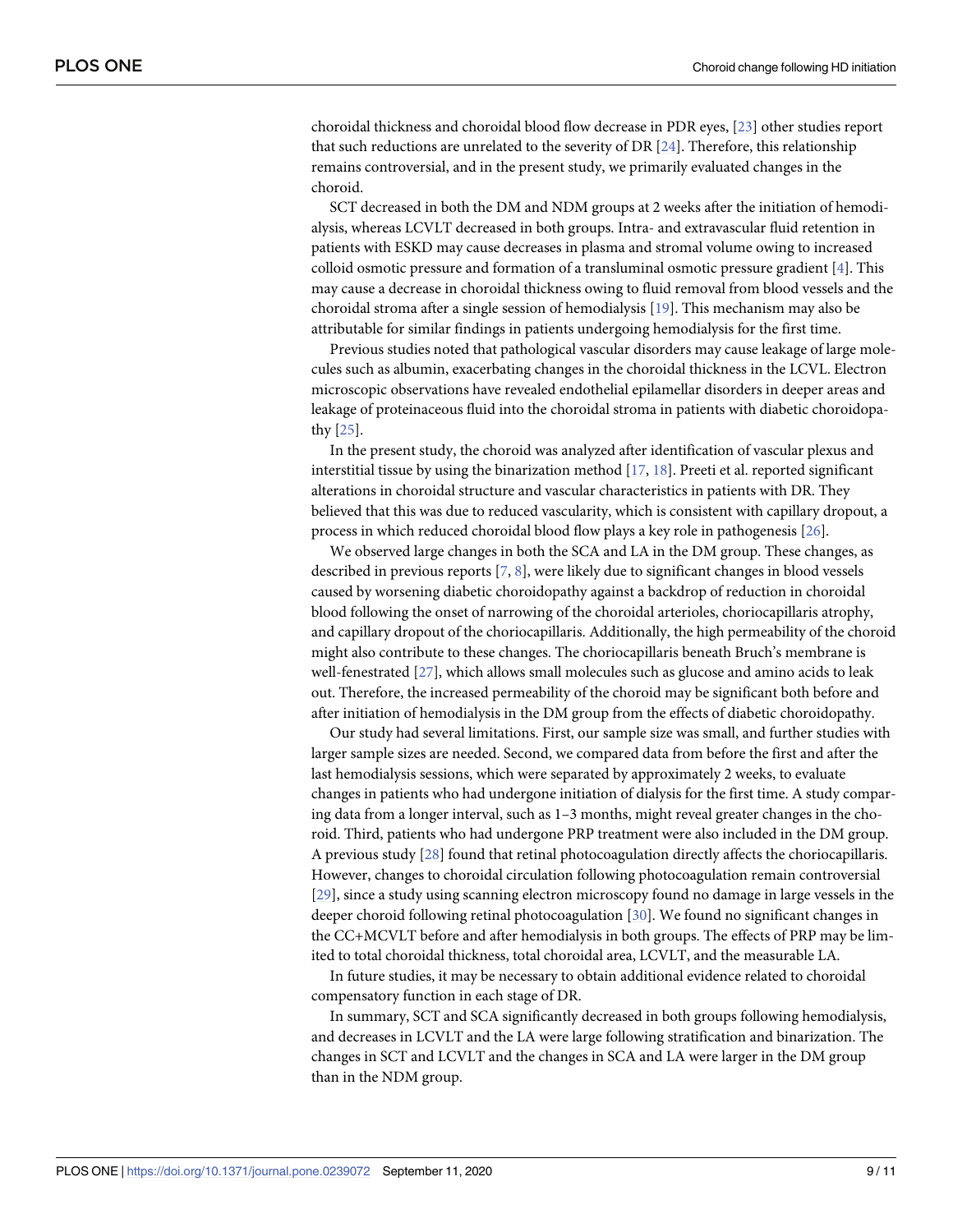# <span id="page-9-0"></span>**Supporting information**

**S1 [Fig](http://www.plosone.org/article/fetchSingleRepresentation.action?uri=info:doi/10.1371/journal.pone.0239072.s001). Schedule of patients who were newly introduced into hemodialysis.** Approximately 6 rounds of hemodialysis were performed during a  $\sim$  2-week hospital stay. Before the initiation of HD: measurement obtained before the first hemodialysis. After initiation of HD: measurement obtained after the last hemodialysis of the hospital stay. (TIF)

**S1 [Table.](http://www.plosone.org/article/fetchSingleRepresentation.action?uri=info:doi/10.1371/journal.pone.0239072.s002) Changes in systemic parameters before and after the initiation of hemodialysis.** (DOCX)

# **Acknowledgments**

The authors would like to acknowledge true team assistance from the Niigata City General Hospital and Uonuma Kikan Hospital. We would like to thank Editage [\(www.editage.com\)](http://www.editage.com) for English language editing.

# **Author Contributions**

**Conceptualization:** Hideyuki Nakano, Hiruma Hasebe, Takeo Fukuchi.

**Data curation:** Hideyuki Nakano, Hiroyuki Cho, Daisuke Kondo, Noriaki Iino.

**Formal analysis:** Hideyuki Nakano.

**Investigation:** Hideyuki Nakano, Kenji Murakami, Hiroyuki Cho, Daisuke Kondo, Noriaki Iino.

**Methodology:** Hideyuki Nakano, Hiruma Hasebe, Daisuke Kondo, Noriaki Iino.

**Project administration:** Hiruma Hasebe, Takeo Fukuchi.

**Resources:** Kenji Murakami, Hiroyuki Cho, Daisuke Kondo, Noriaki Iino.

**Supervision:** Hiruma Hasebe, Takeo Fukuchi.

**Validation:** Hideyuki Nakano, Hiruma Hasebe.

**Writing – original draft:** Hideyuki Nakano, Hiruma Hasebe, Takeo Fukuchi.

**Writing – review & editing:** Hideyuki Nakano, Hiruma Hasebe, Takeo Fukuchi.

#### **References**

- **[1](#page-0-0).** Cunha-Vaz J, Faria de Abreu JR, Campos AJ. Early breakdown of the blood-retinal barrier in diabetes. Br J Opthalmol. 1975; 59: 649–656.
- **[2](#page-0-0).** Nickla DL, Wallman J. The multifunctional choroid. Prog Retin Eye Res. 2010; 29: 144–168.
- **[3](#page-1-0).** Hua R, Liu L, Wang X, Chen L. Imaging evidence of diabetic choroidopathy in vivo: angiographic pathoanatomy and choroidal-enhanced depth imaging. PLoS One. 2013; 8:e83494.
- **[4](#page-1-0).** Fauchald P. Transcapillary colloid osmotic gradient and body fluid volumes in renal failure. Kidney Int. 1986; 29: 895–900.
- **[5](#page-1-0).** Azem N, Spierer O, Shaked M, Neudorfer M. Effect of hemo-dialysis on retinal thickness in patients with diabetic retinopathy, with and without macular edema, using optical coherence tomography. J Ophthalmol. 2014; 2014: 709862.
- **[6](#page-1-0).** Ramsay RC, Knobloch WH, Barbosa JJ, Sutherland DE, Kjellstrand CM, Najarian JS, et al. The visual status of diabetic patients after renal transplantation. Am J Ophthalmol. 1979; 87: 305–310.
- **[7](#page-1-0).** Lutty GA, Cao J, McLeod DS. Relationship of polymorphonuclear leukocytes to capillary dropout in the human diabetic choroid. Am J Pathol. 1997; 151: 707–714.